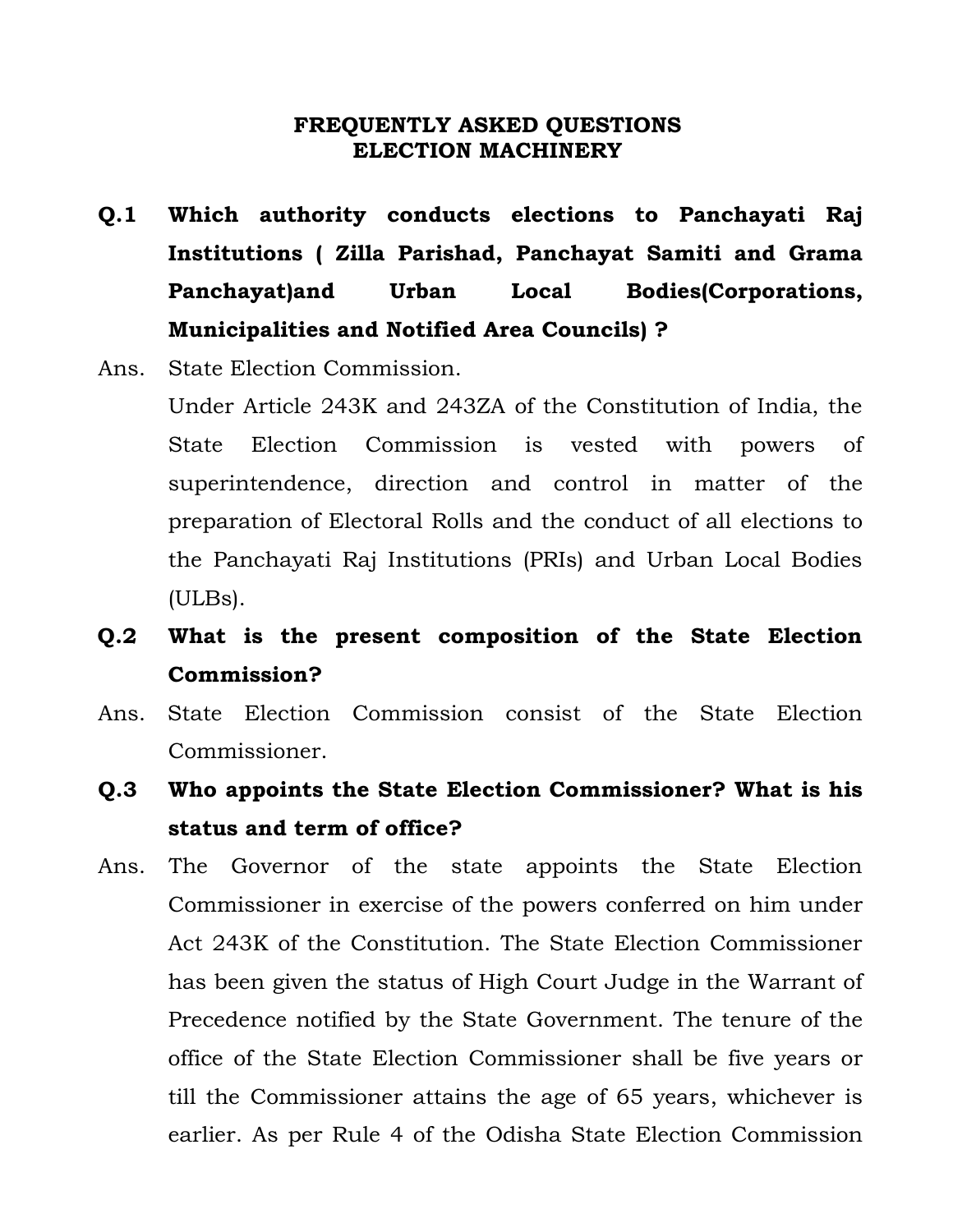(Appointment, Conditions of Service and Miscellaneous Provisions) Rules 1994,

The State Election Commissioner shall not be removed from his office except in like manner and on the like grounds as a judge of a High Court and the conditions of service of the State Election Commissioner shall not be varied to his disadvantage after his appointment.

## **Panchayat Elections**

### **Q.4 Who appoints the Election Officers?**

Ans. The State Election Commission has laid down detailed guidelines for appointment of Election Officer. As per the guidelines, the Collector of the district has been designated as Election Officer under Rule 2(d) of Odisha Grama Panchayat Election Rules, 1965, Rule 2(e) of Odisha Panchayat Samiti Election Rules, 1991and Rule 2(f) of Odisha Zilla Parishad Election Rules 1994. In the said capacity the Collector is responsible for the overall supervision of elections to PRIs in his district under the superintendence, direction and control of the SEC.

The said Rules also empower the Collector to authorize any other officer to exercise all or any of the powers and perform all or any of the duties of the Election Officer. In the exercise of the said authority, the District Collector appoints officers like Additional District Magistrate, Sub-Collector, Tahasildar, B.D.O. etc. as Election Officers to exercise all or some of the powers exercisable by the Election Officer as he may assign.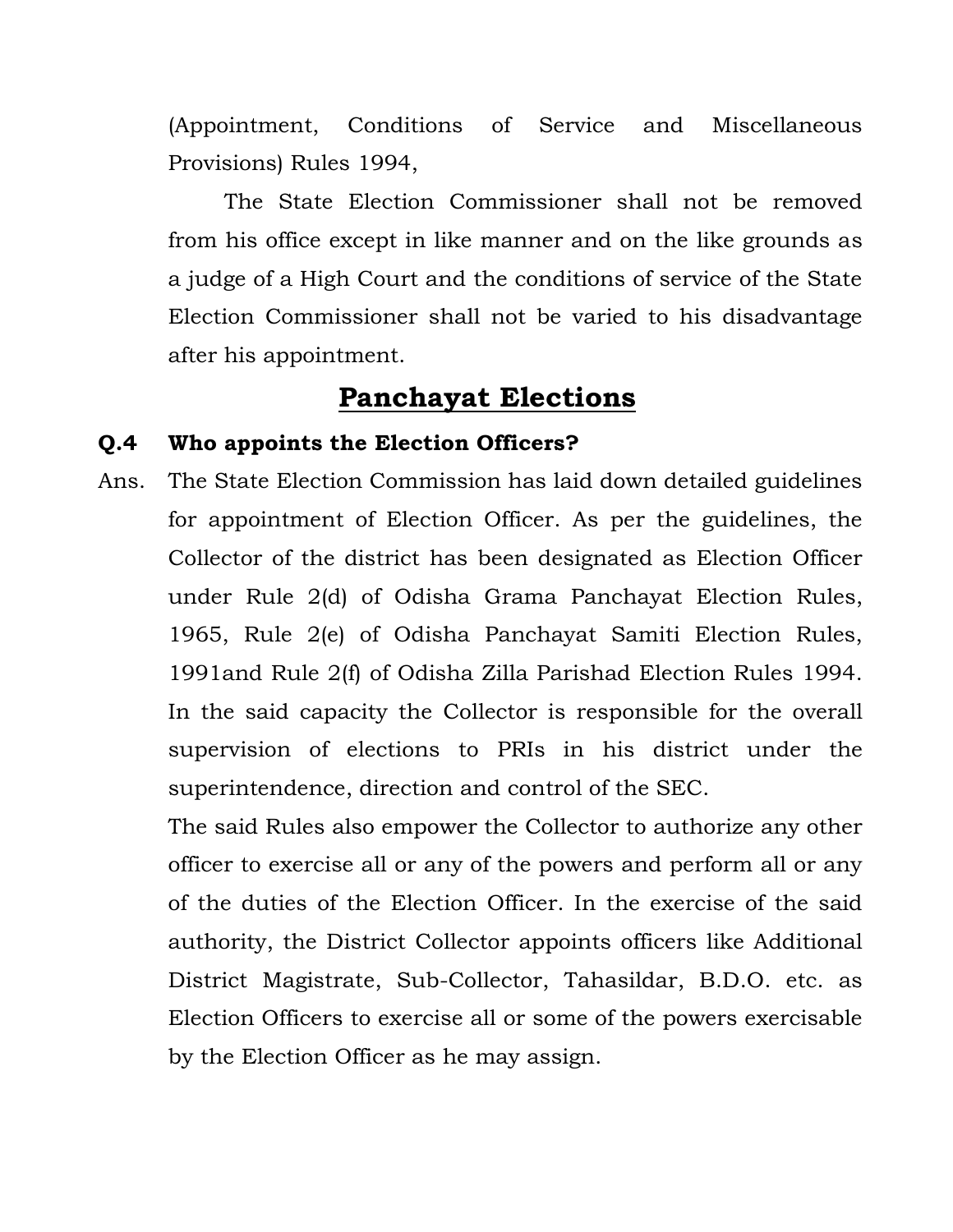### **Q.5 Who appoints Presiding & Polling Officers?**

Ans. The Election Officer appoints Presiding and Polling Officers for Conduct of elections at polling stations within the local area of Grama Panchayat Under Rule 2 (i ) & (g) of O.G.P.E. Rules 1965, Panchayat Samiti under Rule 2 (m) & (k) of O.P.S.E. Rules 1991 and Zilla Parishad under Rule 2 (o) & (m) of O.Z.P.E. Rules 1994.

### **Q.6 Who can appoint Election Observers?**

Ans. The State Election Commission can appoint election observers and assign them specific responsibilities for supervision of the poll process in exercise of the plenary powers vested in him under Article 243K of the Constitution.

### **Q.7 Who appoints Financial Observers and what is their duties?**

- Ans. The State Election Commission appoints Financial Observers. The Financial Observers are required to ensure that the limits of election expenditure fixed by the State Election Commission for different categories of offices are strictly adhered to by the contesting candidates.
- **Q.8 How are the Ward Members & Sarpanch of a G.P., members of Panchayat Samiti and Members of Zilla Parishad elected?**
- Ans. The Ward Members and Sarpanch of G.P., Members of Panchayat Samiti and Zilla Parishad are elected directly through universal adult franchise.
- **Q.9 How are the Naib Sarpanch, Chairman & Vice-Chairman of Panchayat Samiti and President and Vice-President of Zilla Parishad Elected?**
- Ans. The Naib-Sarpanch is elected by the elected members from among themselves at the first meeting of the Grama Panchayat after a General Election under section 14 of O.G.P. Act.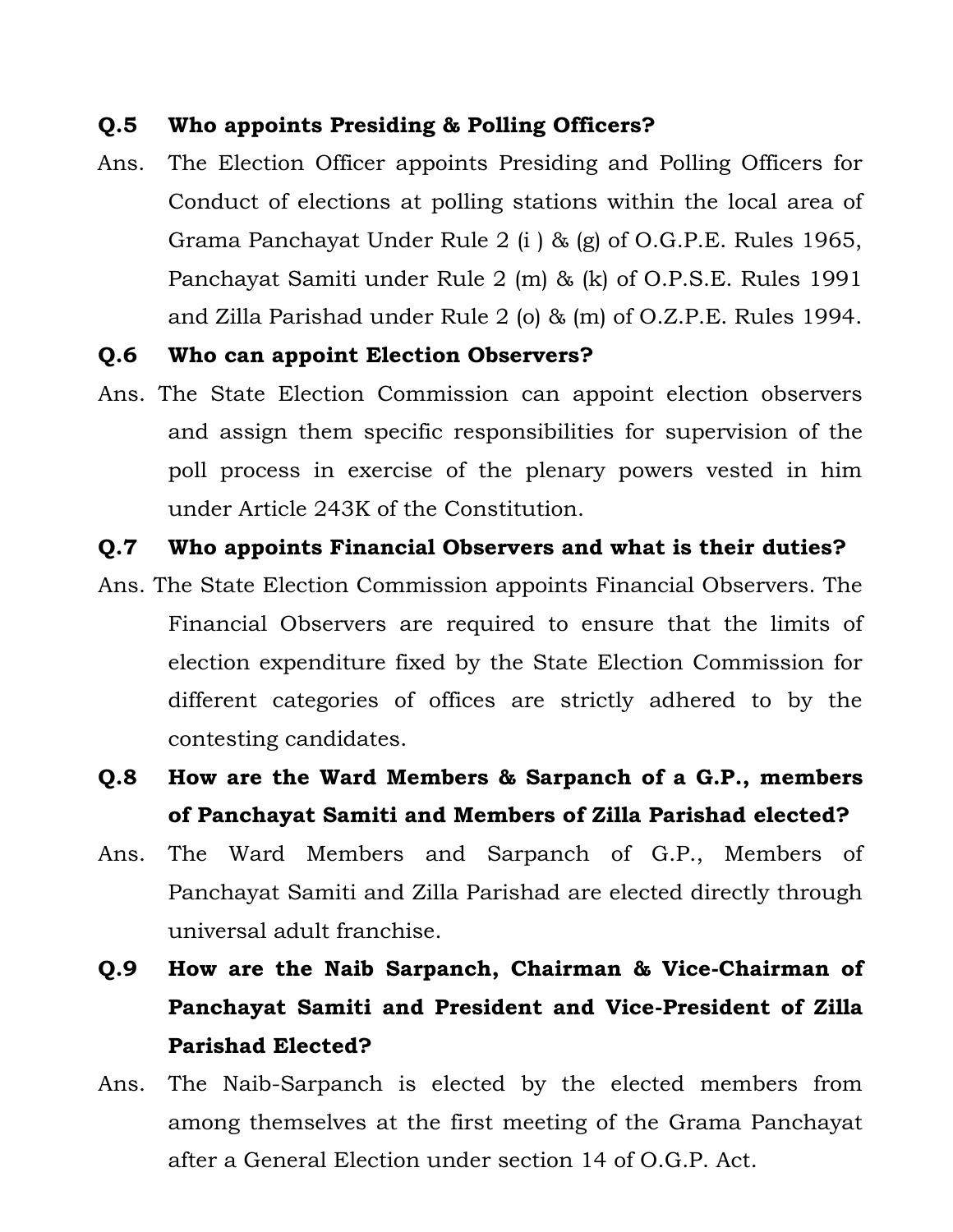#### **Q.10 How are the Chairman and Vice Chairman elected?**

Ans. The Chairman of Panchayat Samiti is elected by the elected members at the first meeting of the Samiti after a General Election in the manner prescribed in Chapter VI of O.P.S.E Rules and the Vice-Chairman is elected at a subsequent meeting convened for the purpose within 30 days of declaration of result of election of Chairman under Rule 44 of O.P.S.E. Rules, 1991.

#### **Q.11 How are President & Vice President elected ?**

- Ans. The President of the Zilla Parishad is elected by the elected members at the very first meeting of the Parishad held after a General Election according to the provisions under Part - VI of O.Z.P.E. Rules. The Vice-President of Zilla Parishad is elected at a subsequent meeting convened on a date notified by the Election Commission under Rule 55 of O.Z.P.E. Rules, 1994.
- **Q.12 Who is responsible for preparation of Electoral Rolls for direct elections to PRIs? How is such Electoral Roll prepared?**
- Ans. The State Election Commission is responsible for preparation of Electoral Rolls for direct elections to Grama Panchayats under Article 243K of the Constitution read with section 9 of O.G.P. Act, 1964, to Panchayat Samiti under section 16-B of O.P.S. Act, 1959 and to Zilla Parishad under section 6A of O.Z.P. Act, 1991. Such electoral rolls are prepared Ward-wise and Samiti and Parishad Constituency-wise by splitting the electoral roll of the Assembly Constituency relatable to the area comprised within the Ward, Samiti/ Parishad Constituency for the time being in force and following the procedures prescribed under the respective Election Rules.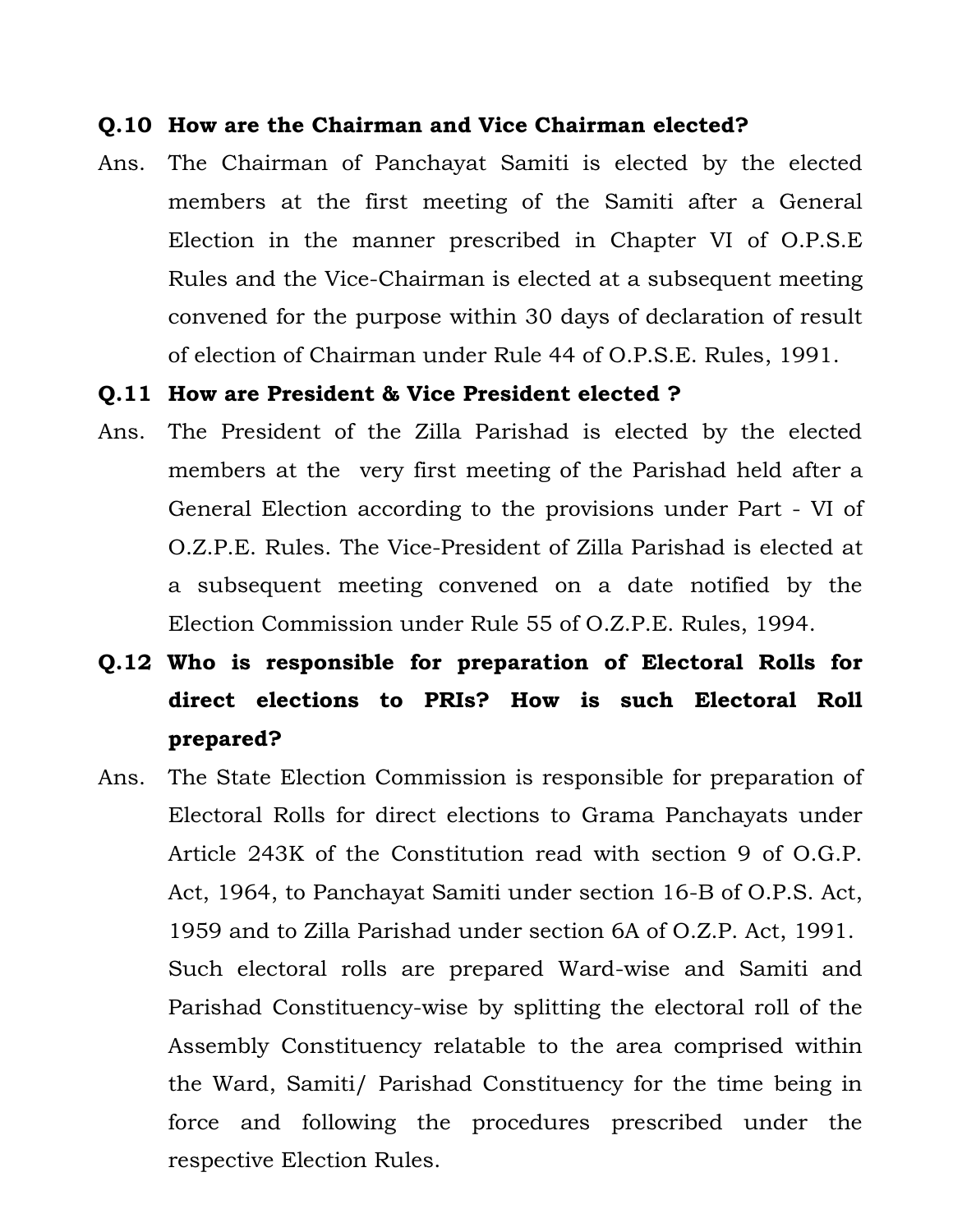- **Q.13 Who is responsible for delimitation of wards for Constitution of Gram Panchayat? How is such delimitation carried out?**
- Ans. **The Collector of the District** is responsible under section 8 of O.G.P. Act, 1964 to determine the number of Wards into which the Grama is to be divided and the extent of each such ward. The delimitation is carried out on the basis of decennial population census figures. The total number of wards in any Grama panchayat shall not be less than 11 and more than 25 and as far as practicable their population shall be equal.
- **Q.14 Who is responsible for delimitation of Samiti Constituency for Constitution of Panchayat Samiti? How is such delimitation carried out?**
- Ans. Under section 16(2-A) of O.P.S. Act, 1959 the **Collector** is responsible for division of the Samiti area into Constituencies in such a manner that every Constituency shall as far practicable, have population of not less than two thousand and not more than ten thousand and the territorial area of a Grama is not to be bifurcated. A draft statement showing the proposed division of Constituencies in the Samiti area is published by him under Rule 7-D inviting objections and suggestions within a period of seven days and after considering such objections and suggestions the collector publishes the final statement of division of Samiti Constituencies under Rule 7-F.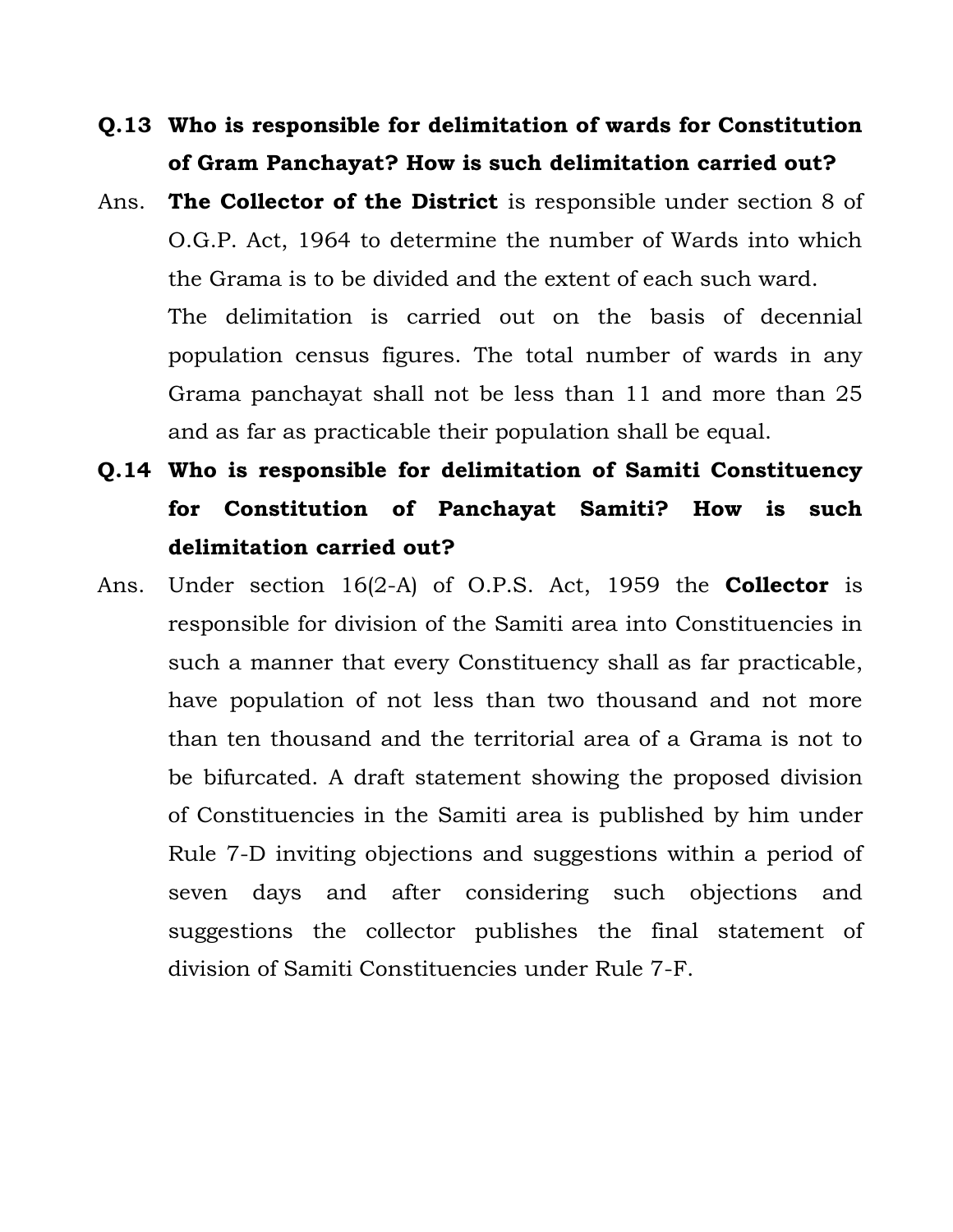- **Q.15 Who is responsible for delimitation of Parishad Constituency for Constitution of Zilla Parishad? How is such delimitation carried out?**
- Ans. Section 6(3-A)(a) of O.Z.P. Act, 1991 empowers the Collector to divide the Parishad area into constituencies in such a manner that every Constituency as far as practicable has a population of forty thousand, it does not extend beyond the territorial limits of the block, and the territorial area of a Grama is not bifurcated. The same procedure as in case of a Samiti Constituency is followed by the Collector for draft and final publication of the statement of division of Parishad Constituency.
- **Q.16 Who is responsible for Reservation of seats in Grama Panchayat ? How is such reservation carried out?**
- Ans. The Collector of the district is responsible for making reservation of seats in Grama Panchayat. Such reservation of seats is carried out in the manner prescribed under section 10(3 & 4) of the O.G.P.Act and rule 3 of O.G.P.E. Rules. According to the said provisions seats are reserved for S.Cs & S.Ts, Backward class of Citizens and Women in every Grama Panchayat.
- **Q.17 Who is responsible for Reservation of Seats in Panchayat Samiti? How is such Reservation carried out?**
- Ans. The Collector of the district is responsible for reservation of Seats in Panchayat Samiti Constituencies. Seats are reserved for S.Cs, S.T.s Backward Class of Citizens and Women as per the procedure prescribed under section 16(2) of O.P.S.E. Act and chapter II-A of Odisha Panchayat Samiti Election Rules, 1991.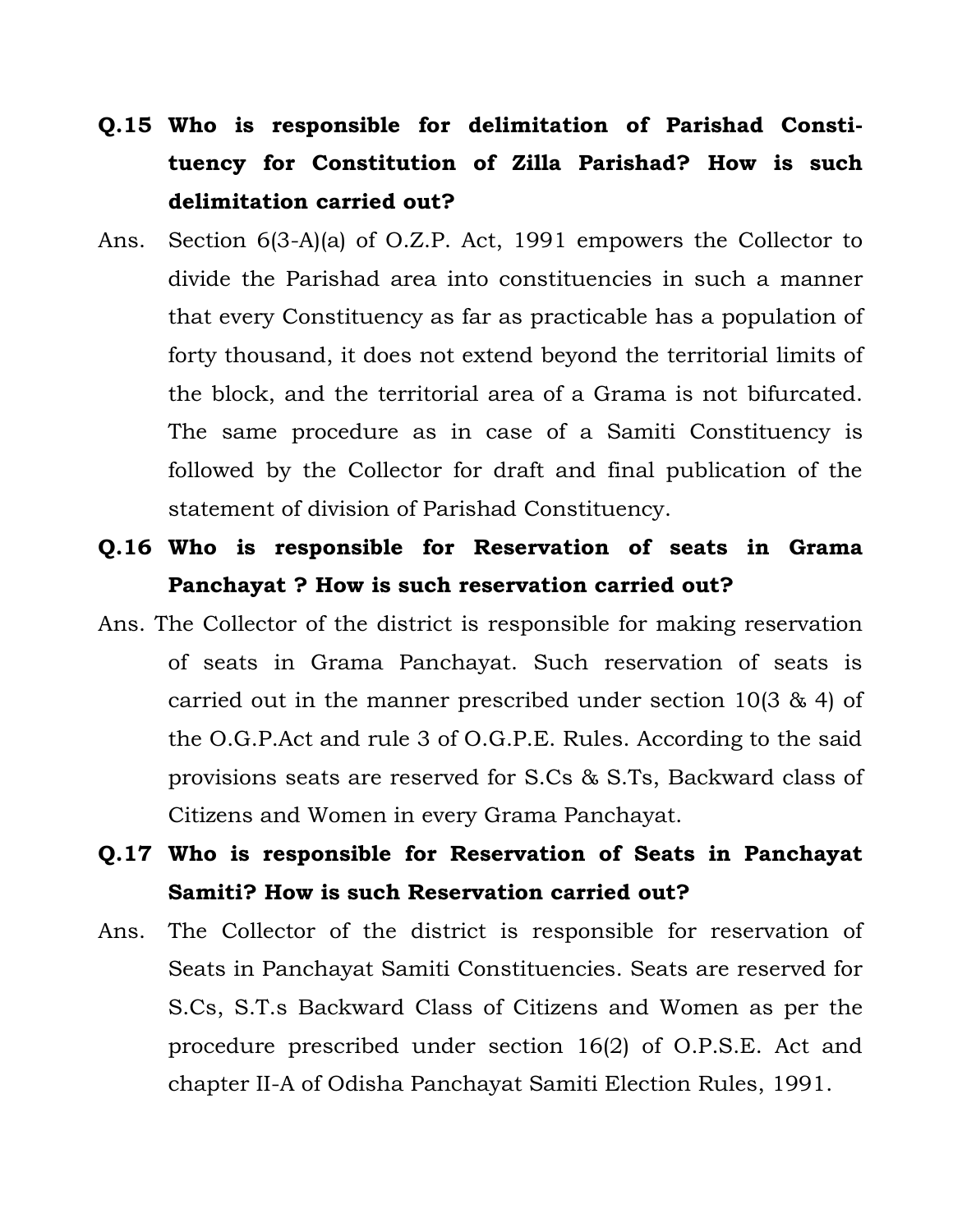## **Q.18 Who is responsible for Reservation of Seats in Zilla Parishad Constituencies? How is such reservation carried out ?**

- Ans. According to sub-section 3-A of section 6 of Odisha Zilla Parishad Act, 1991 the Collector prepares final statements showing reservation of seats in Parishad Constituencies and the State Government have been empowered to accord approval to such reservation. The manner in which such reservation is carried out has been prescribed under the said section.
- **Q.19 Who is responsible for reservation of offices of Sarpanch, Chairman of Panchayat Samiti and President of Zilla Parishad in favour of S.C, S.T. BCC and Women? How is such reservation carried out ?**
- Ans. The Collector is empowered to reserve the office of Sarpanch of Grama Panchayat and Chairman of Panchayat Samiti under section 10(5) and 6 of O.G.P. Act, 1964 and section 16(3-a) of O.P.S. Act, 1959 respectively in favour of S.C., S.T. BCCand Women. Under section 8(3) of O.Z.P. Act, 1991 the State Government is responsible for reservation of the offices of President of Zilla Parishad in favour of S.C., S.T. and Women.

All the offices of Sarpanch of Grama Panchayat, Chairman of Panchayat Samiti and President of Zilla Parishad in Scheduled Areas are reserved for S.Ts.

- **Q.20 Is there any provision for reservation for Naib Sarpanch, Vice-Chairman of Panchayat Samiti & Vice President of Zilla Parishad ?**
- Ans. No. As per relevant rules there is no provision for reservation of Naib Sarpanch of Gram Panchayat, Vice-Chairman of Panchayat Samiti & Vice President of Zilla Parishad les.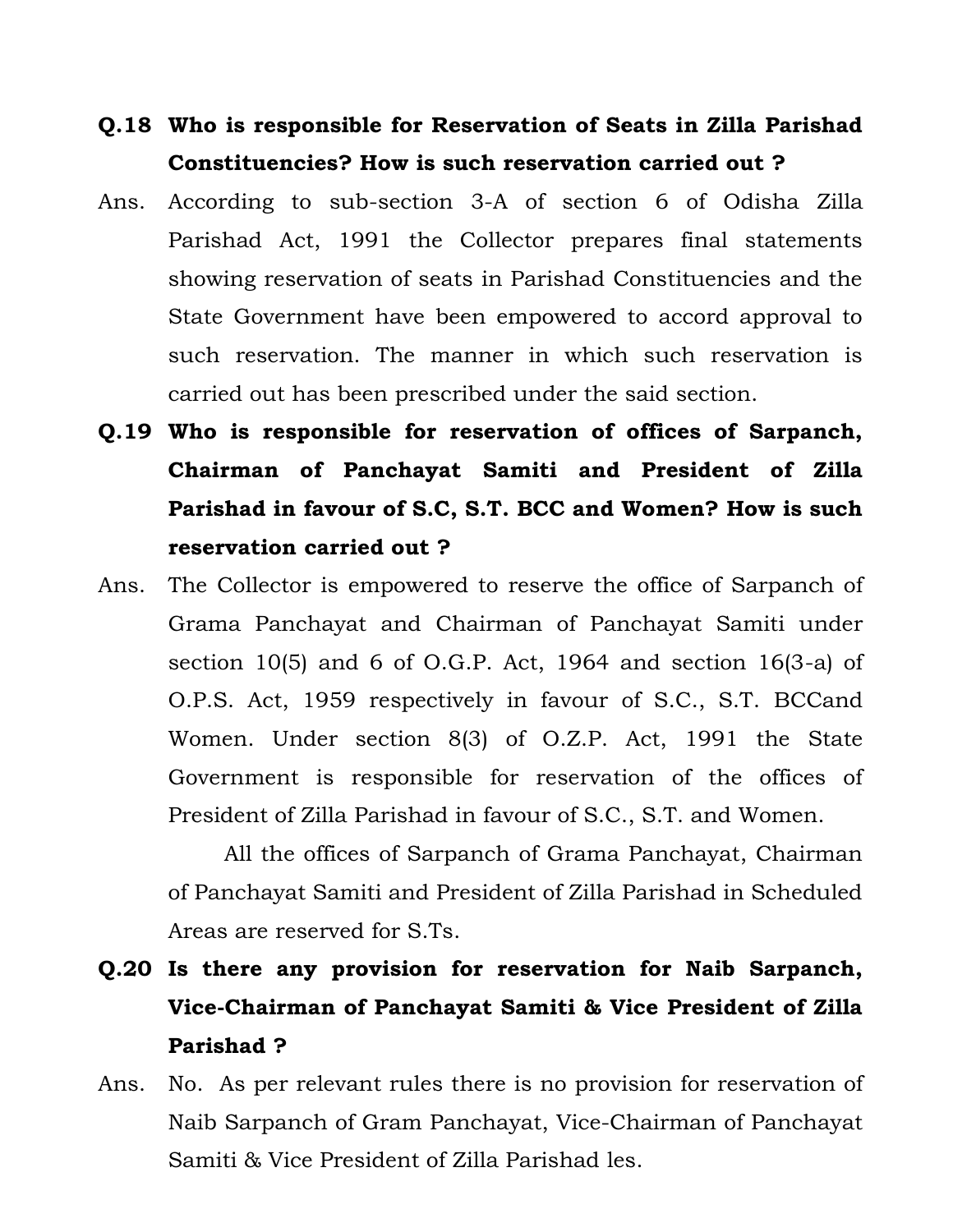# **Q.21 What is the term of office of Sarpanch, Naib Sarpanch, Chairman & Vice-Chairman of P.S and President & Vice-President of Z.P. ? How can they be removed?**

- Ans. The term of office of Sarpanch, Naib-Sarpanch, Chairman and Vice-Chairman of Panchayat Samiti and President and Vice President of Zilla Parishad is co-terminus with that of the members of the respective local bodies and is five years from the date of their first meeting after every General Election.
- **Q.22 How can the Sarpanch, Naib Sarpanch, Chairman & Vice-Chairman of P.S and President & Vice- President of Z.P. be removed ?**
- Ans. Under Section -24 of O.G.P. Act, 1964, Sarpanch, Naib-Sarpanch of Grama Panchayat can be removed by a vote of no confidence supported by majority of not less than two thirds of the total membership of the Grama Panchayat in a meeting specially convened for the purpose on the basis of a requisition signed by at least one third of the membership. Under Section - 46-B of O.P.S. Act, 1959 Chairman and Vice-Chairman of Panchayat Samiti and under Section - 39 of O.Z.P. Act, 1991 President and Vice-President of Zilla Parishad can be removed through similar procedure. However, no requisition can be entertained before expiry of two and half years from the date of entering upon such office by the incumbent.

#### **Q.23 Who is eligible to vote in the Panchayat election ?**

Ans. All persons of 18 years of age who are enrolled as electors in the Electoral Roll of the concerned PRI prepared for the purpose are eligible to vote in the Panchayat Elections.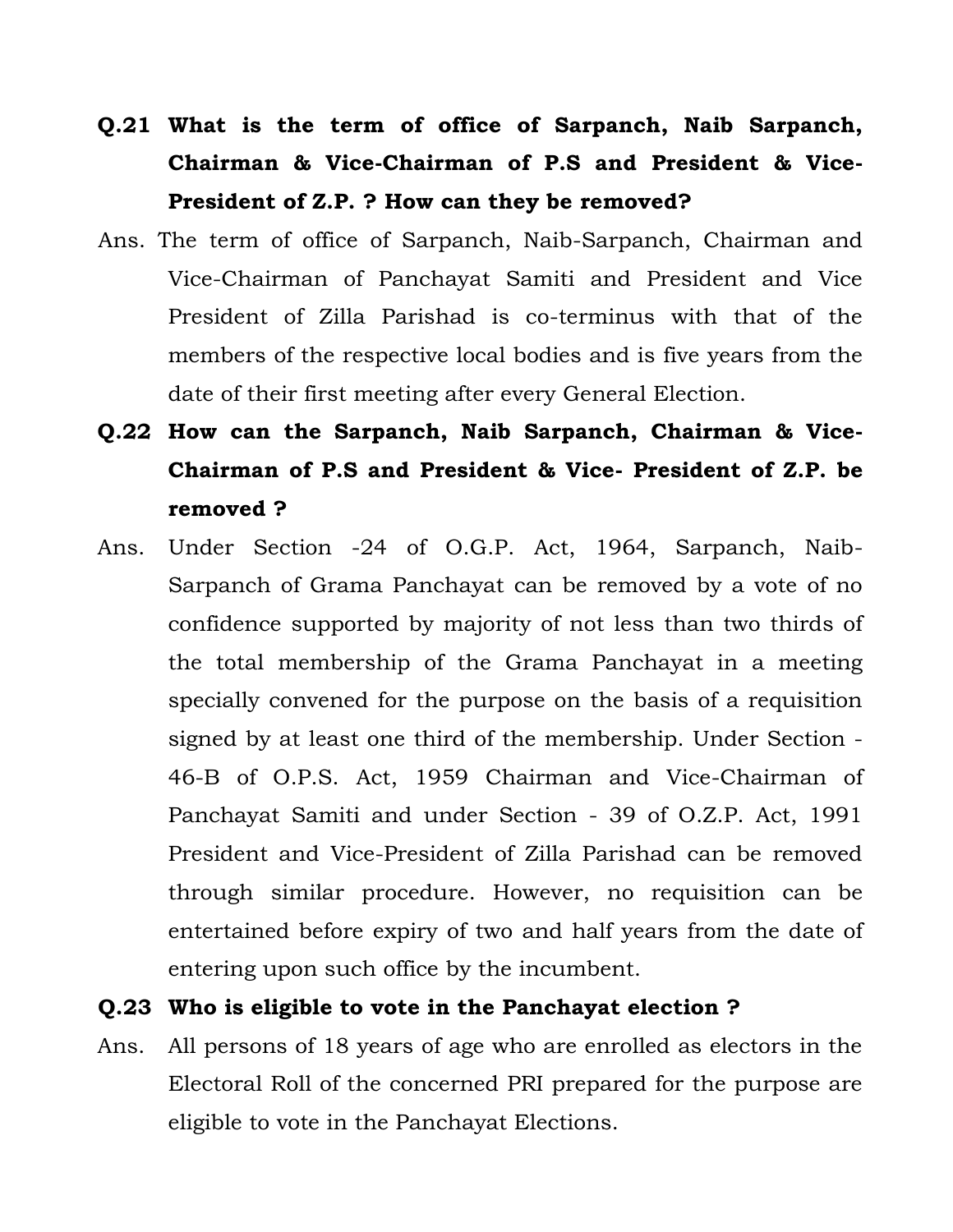### **Q.24 What are the disqualifications for membership of a PRI?**

- Ans. A person shall be disqualified for being elected to a PRI if
- (i) he is not a citizen of India or
- (ii) his name is not in the Electoral Roll in respect of the concerned PRI, is of unsound mind or
- (iii) is convicted of an election offence or for an offence involving moral turpitude and sentenced to imprisonment of not less than six months unless a period of 5 years has elapsed since his released or
- (iv) is ordered to give security for good behavior under section 110 of Cr.P.C. or
- (v) holds any office of profit or
- (vi) is a teacher in any recognized school or holds office as a Minister or
- (vii) dismissed from Government Service or of any local authority or
- (viii) has failed to pay any arrear to any cooperative society of which he is a member or
- (ix) is in the habit of encouraging litigation or interested in a subsisting contract in any work being done for the PRI, or
- (x) is a legal retainer of the PRI, is a member of Legislative Assembly or Parliament or
- (xi) is disqualified under any law for the purposes of election to legislature of the state or
- (xii) is disqualified under any state law or
- (xiii) is in arrear of any dues payable by him to the PRI or
- (xiv) has more than one spouse living or has more than two children. The last named disqualification shall not apply if the person had had more than two children before 21.04.1995 unless he begot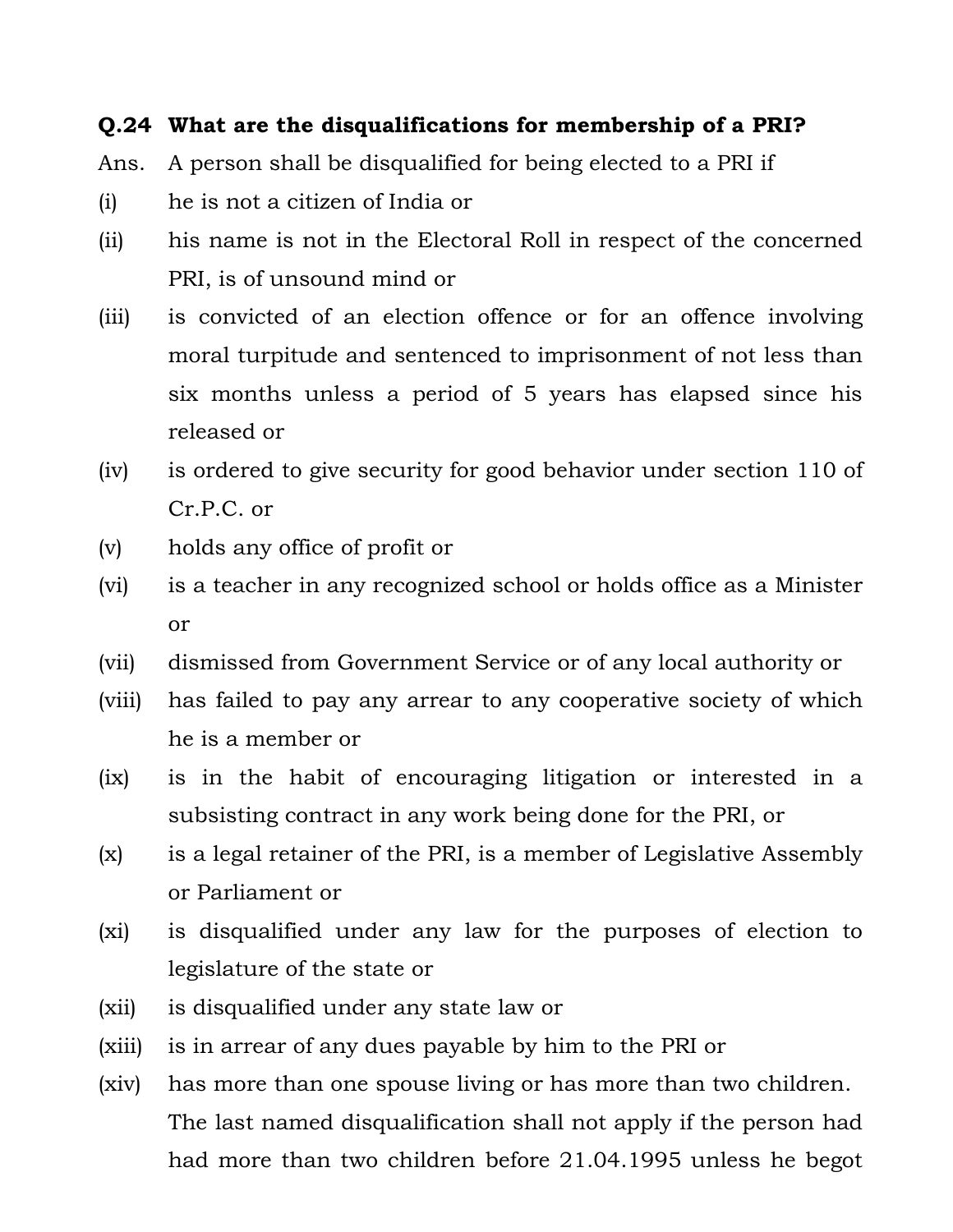an additional child after the said date. Rule 25 of O.G.P. Act gives full description of the disqualifications.

- **Q.25 Which is the relevant date for determining the age(18 years) of a voter ?**
- Ans. Unless the State Election Commission prescribes otherwise, the qualifying date for determining the age of a voter would mean the first day of January of the year as has been prescribed as the reference date by the Election Commission of India for the Electoral Roll to State Assembly and Parliament under section 14(b) of R.P. Act, 1950. In this connection it may be stated here that the Commission had fixed 1.11.2011 as qualifying date for General Elections to PRIs, 2012. This time qualifying date has been fixed 01.11.2016 by which one has to be a voter for General Elections to PRIs, 2017.
- **Q.26 Which is the relevant date for determining the age (21years) of a candidate?** 
	- Ans. The relevant date for ascertaining the age of a candidate is the date fixed for scrutiny of nominations.
- **Q.27 How much is the security deposit for contesting as a candidate for elections to GP/PS/ZP? Is there any concession for a candidate belonging to SC or ST?** 
	- Ans. Rates of security deposit for contesting for various offices are as follows:

| Ward Member             | $Rs. 50/-$ |
|-------------------------|------------|
| Sarpanch                | $Rs.100/-$ |
| Panchayat Samiti Member | $Rs.100/-$ |
| Zilla Parishad Member   | $Rs.200/-$ |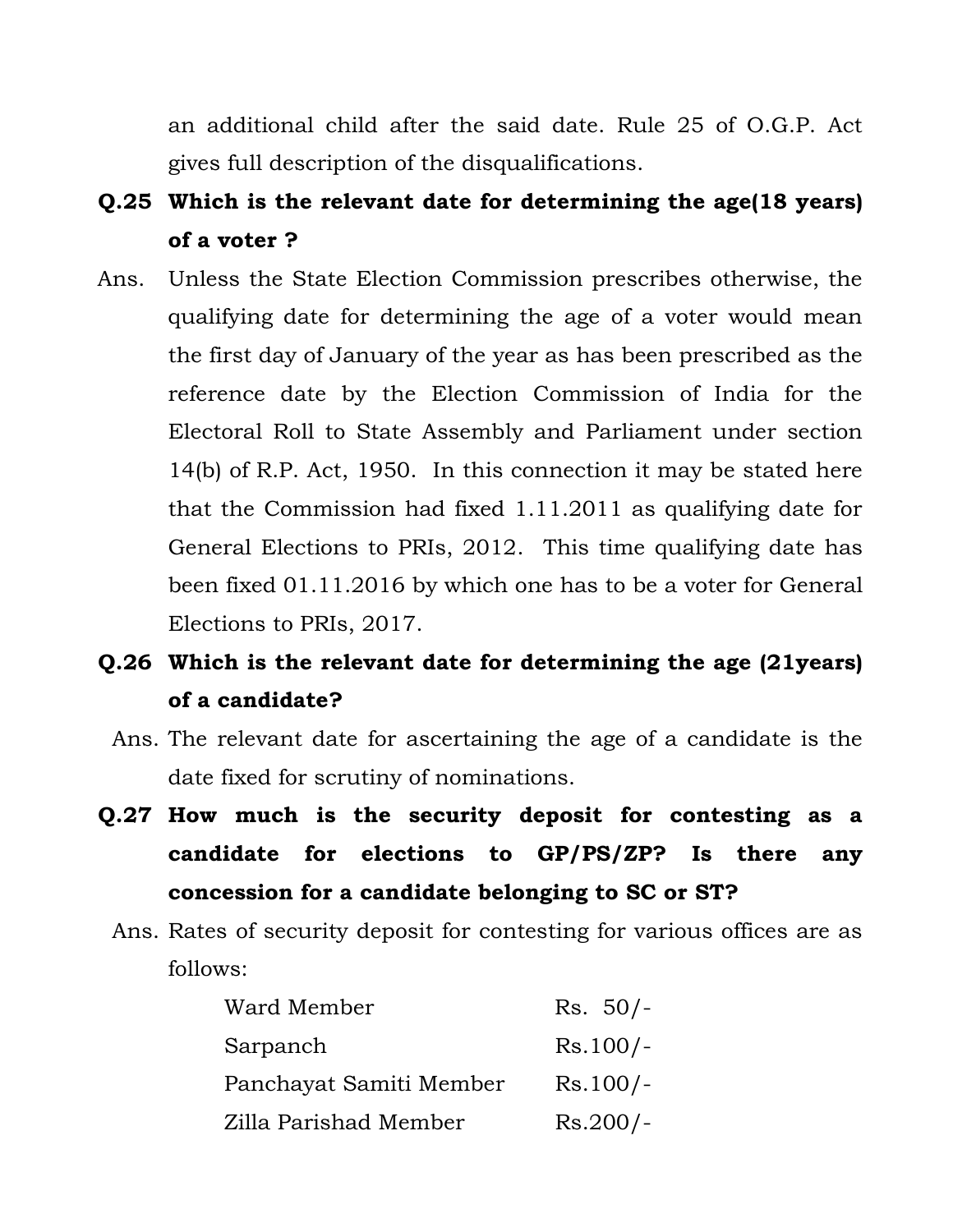However, for candidates belonging to S.C. & S.T. rates of security deposit is at half the rate for corresponding post in the unreserved category.

## **Q.28 How are the Polling Stations assigned in Panchayat election? Where are such Polling Stations located ?**

Ans. According to rule 19 of OGPE Rules, rule 12 of OPSE Rules and rule 15 of OZPE Rules, there shall be one polling station in each ward. Usually, the Polling Station is located in public buildings within the ward. In case no suitable public building is available in a Ward or on similar cogent ground the Election Officer can assign a single polling station for a group of Wards in which case there shall be separate compartments for each Ward at the polling station.

#### **Q.29 How voting is done?**

- Ans. The electors cast their votes in the sealed ballot box provided for the purpose. Taking into nos. of voters the ballot box may be more than one. In a General Election every elector is required to cast four ballots namely Ward Member, Sarpanch, P.S. Member & Z.P. Member. In case of by-election voting is done for the vacant office only.
- **Q.30 What is the colour of ballot papers? How & by whom the colour is selected?**
- Ans. The colour of the ballot papers are decided by the State Election Commission and the colour changes from one election to another.In case of ballot papers for Ward Member, Sarpanch & P.S. Member only the symbols are printed and in case of ballot papers for Zilla Parishad the names alongwith symbols are printed.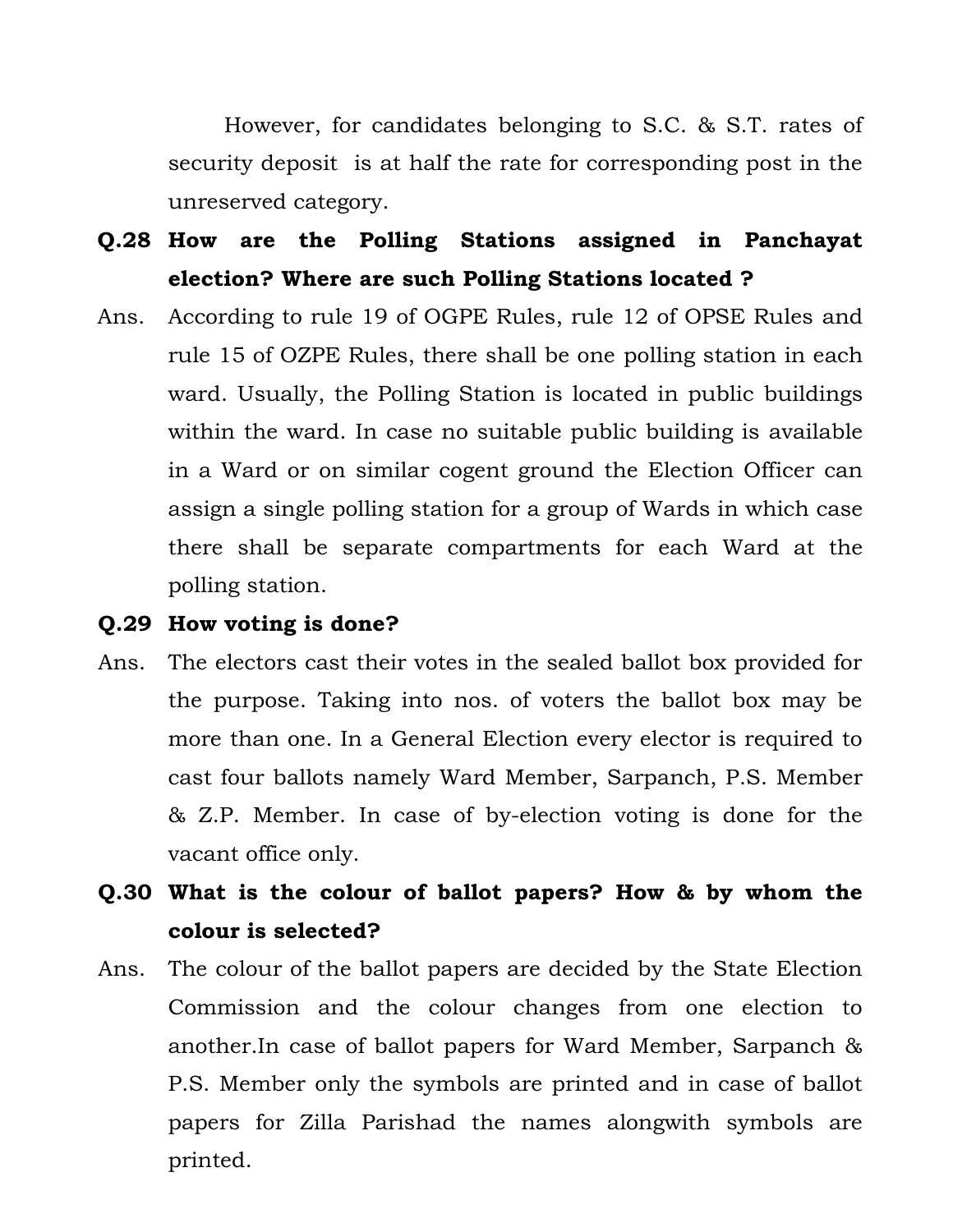## **Q.31 How and where is the counting done and results declared for election of a Ward-member and Sarpanch?**

Ans. Under Rule - 48 to 50 of Odisha Grama Panchayat Election Rules 1965, after close of the polling, the Presiding Officer counts the votes polled both for Ward Member and Sarpanch and forwards the results of counting for Ward Member and Sarpanch in Form No.8 & 8-A respectively to the Election Officer. On the date fixed for declaring the results of Ward Member, the Election Officer declares the result of Ward Member and for Sarpanch the Election Officer adds the election results received from different presiding officers and declares the results in Form No.8-B at Block Head Quarters Under Rule -51 of O.G.P.E. Rules 1965. The Commission vide order No.6748 dtd. 26.11.2007 has ordered to count the votes for Zilla Parishad Member at block headquarters in the presence of Election Officer during Bye-Election

## **Q.32 How and where is the counting done and results declared for election of a member of Panchayat Samiti?**

Ans. After close of the polling the Presiding Officer counts the votes polled at the polling station and submits the results of such counting in Form No.13 to the Election Officer-cum-Block Development Officer. On the date fixed for declaring the results of election, the Election Officer adds the votes polled by the candidates in different Polling Stations and after recording the details in Form No.14 announces the results at the block head quarters under the provisions of Rule 31. The Commission vide order No.6748 dtd. 26.11.2007 has ordered to count the votes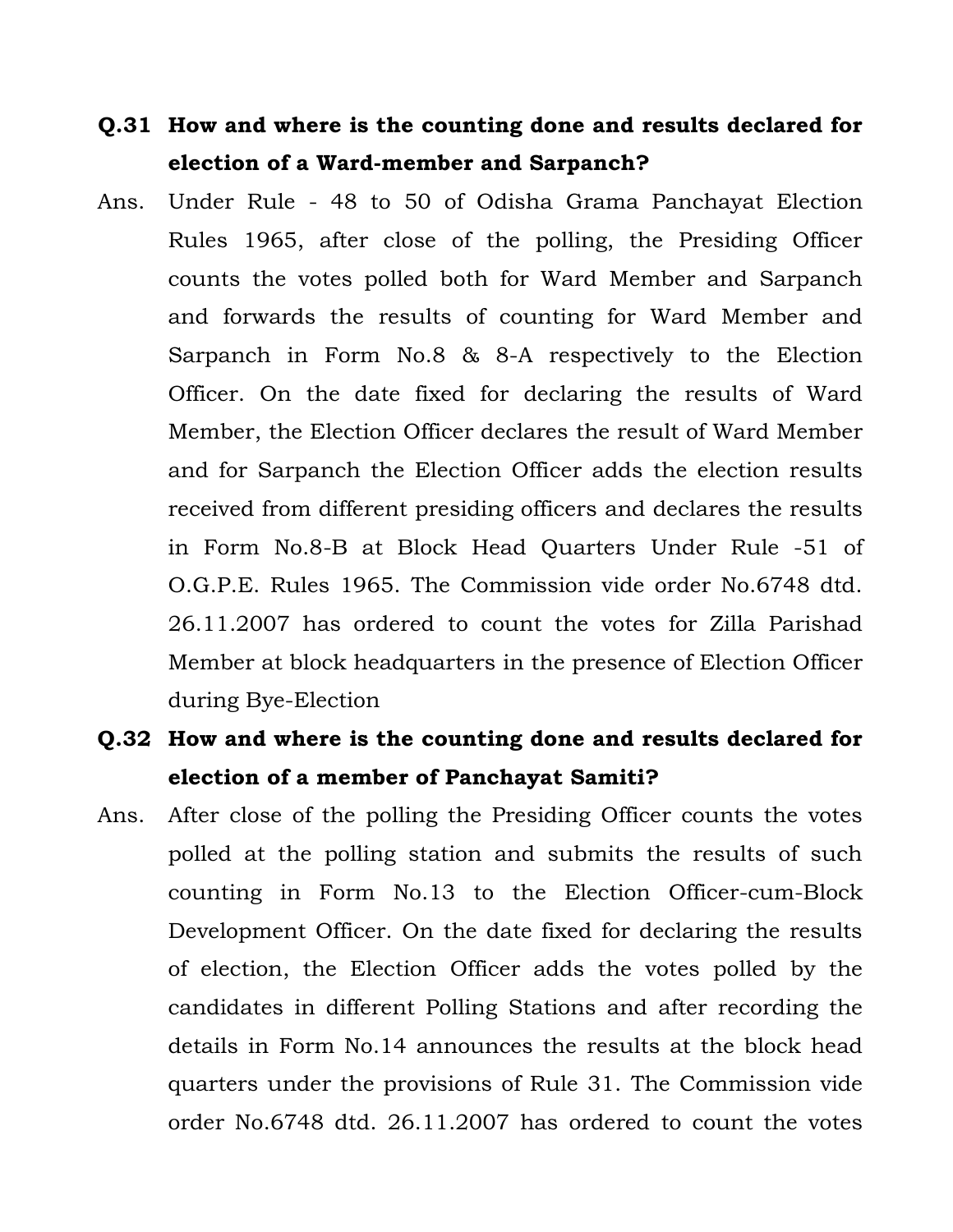for Zilla Parishad Member at block headquarters in the presence of Election Officer during Bye-Election.

- **Q.33 How and where is the counting done and results declared for election of a member of Zilla Parishad?**
- Ans. According to Rule 36, of Odisha Zilla Parishad Rules 1994, unless the Commissioner otherwise directs, the Presiding Officer takes up counting of votes polled at Polling Station and forwards the results of counting in Form No.11-A to the Election Officer. On the date fixed for declaring the results, the Election Officer adds the votes polled by candidates in different Polling Stations and after recording in Form No.12 announces the results. The Commission vide order No.6748 dtd. 26.11.2007 has ordered to count the votes for Zilla Parishad Member at block headquarters in the presence of Election Officer during Bye-Election.
- **Q.34 What is the procedure for formal constitution of a GP? From which date is a G.P. deemed as formally constituted? What is its tenure?**
- Ans. Under Section -10 of Odisha Grama Panchayat Act,1964, every Grama Panchayat is constituted of the elected Sarpanch, Naib-Sarpanch &. Ward Members. A Grama Panchayat is formally constituted from the date of first meeting of the Grama Panchayat and its tenure is 5 years from the said date as per section - 17 of the Act. In the said meeting the election of Naib-Sarpanch is done in which the majority members are required to be present and one member is elected as Naib-Sarpanch from among them. This election is done under the supervision of State Election Commission.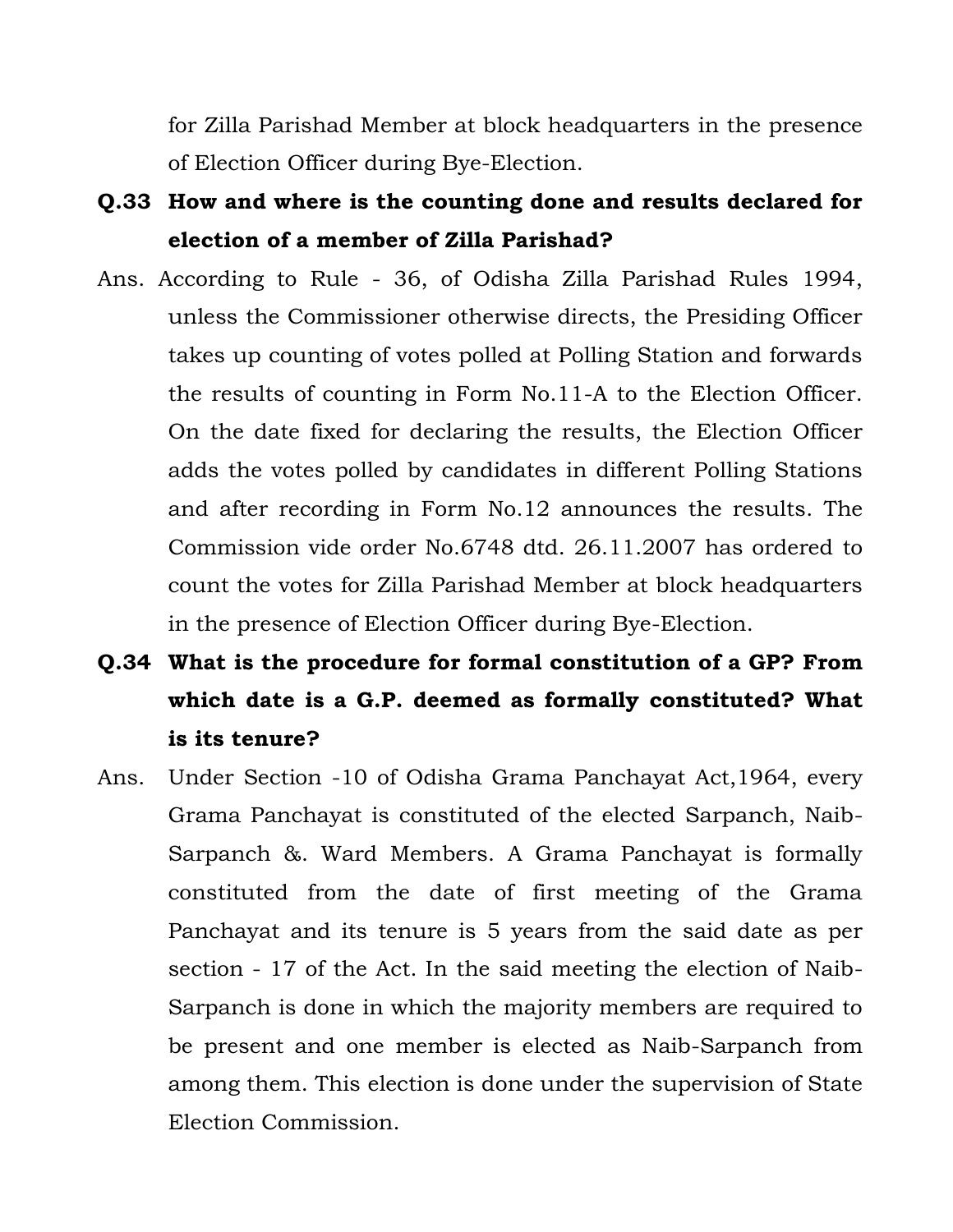# **Q.35 What is the procedure for formal constitution of a PS ? From which date is a P.S deemed as formally constituted? What is its tenure ?**

Ans. Under Section -16 of Odisha Panchayat Samiti Act, 1959 a Panchayat Samiti is constituted of Chairman, Vice-Chairman , Elected Members of the Panchayat Samiti and also Sarpanches of Gram Panchayats situated within the block, every member of the House of People and of the Legislative Assembly representing constituencies which comprise wholly or partly the area of the Samiti and every member of Rajya Sabha who is registered as an elector within the area of the Samiti as ex-officio members.

A Panchayat Samiti is formally constituted on the date of its 1st meeting held after every General Election and its tenure is 5 years from the said date. The election of Chairman and Vice-Chairman are done under the supervision of State Election Commission.

- **Q.36 What is the procedure for formal constitution of a ZP? From which date is a Z.P. deemed as formally constituted ? What is its tenure ?**
- Ans. Under Section 6 of Odisha Zilla Parishad Act, 1991 every Zilla Parishad consists of the President and the Vice-President and the members elected from every constituency within the Parishad area; and also Chairman of each Panchayat Samiti situated within the district, every member of the House of the People and of State Legislative Assembly representing constituencies which comprise wholly or partly the area of the Parishad and members of the Rajya Sabha who are registered as electors within the area of the Parishad as ex-officio members.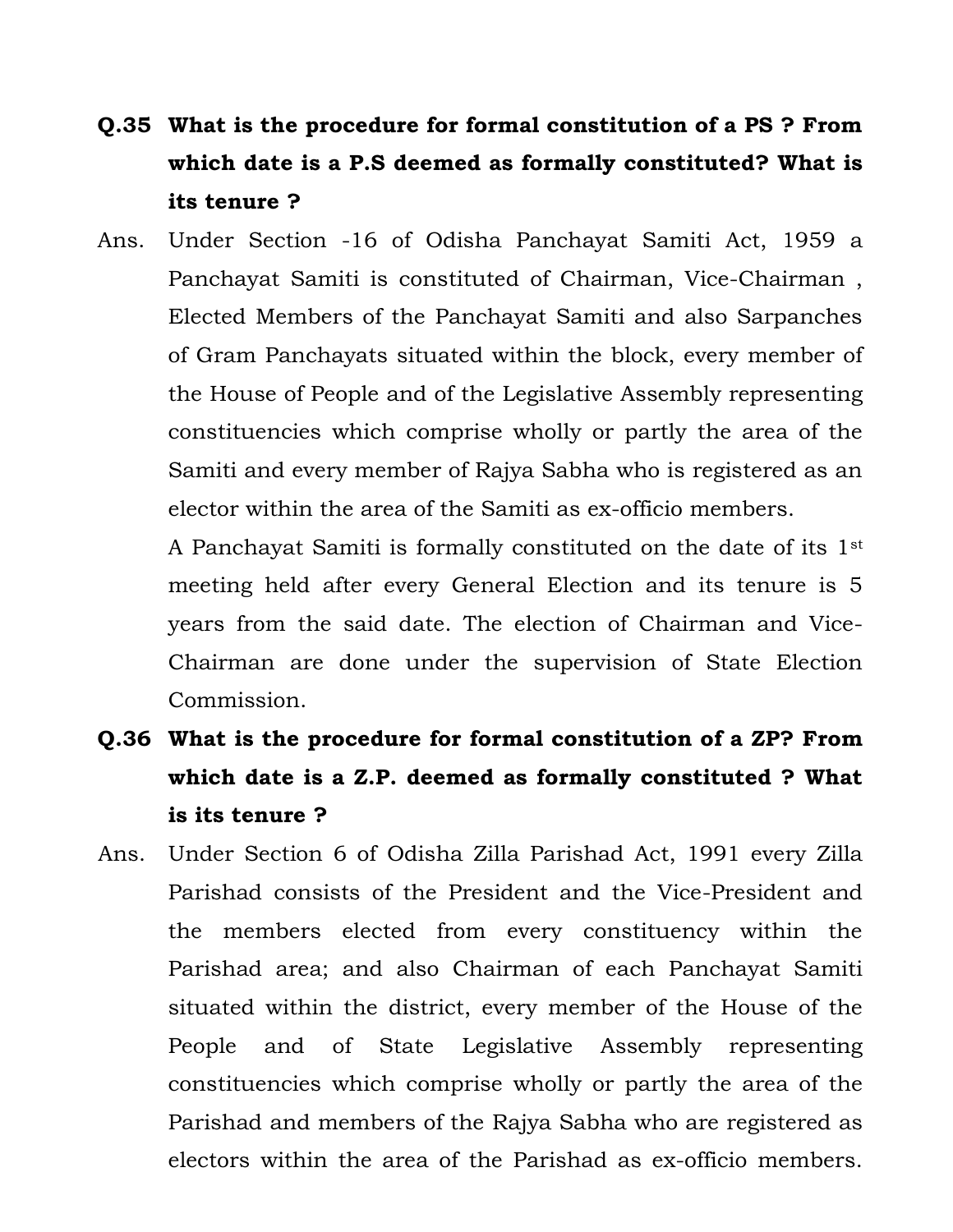The elected members exercise the right to vote at the time of election of President and Vice-President. Every Parishad is deemed as formally constituted from the date of its 1st meeting and its tenure is 5 years from the date of such meeting under section -7 of Odisha Zilla Parishad Act,1991.

The election of President and Vice-President are done under the supervision of State Election Commission.

#### **Q.37 Are all elections to PRIs held on party lines ?**

- Ans. Only elections of members of Zilla Parishad are held on party lines under Section-6(4) of Odisha Zilla Parishad Act,1991. All other elections to P.R.Is are held on non-party lines.
- **Q.38 Is there any condition for fixing a ceiling on election expense by candidates for election to PRIs?**
- Ans. In exercise of plenary power conferred under article 243K of the constitution, the state election commissioner has prescribed a ceiling for election expense by contesting candidates for election to PRIs. For the general election to PRIs 2017, the ceiling has been fixed as following vide commission"s order no 4483 dt 16.11.2016.

| Zilla parishad candidate | Rs2,00000/ |
|--------------------------|------------|
| Panchayat samiti member  | Rs 80,000/ |
| Sarpanch candidate       | Rs 80,000/ |

### **Q.39 Do the candidate file affidavit during filing of Nomination?**

Ans. As per order of Hon'ble Supreme Court of India and power conferred under Article 243K and 243ZA of Constitution of India, the State Election Commission has made it mandatory for furnishing of affidavit at the time of filing of nomination.